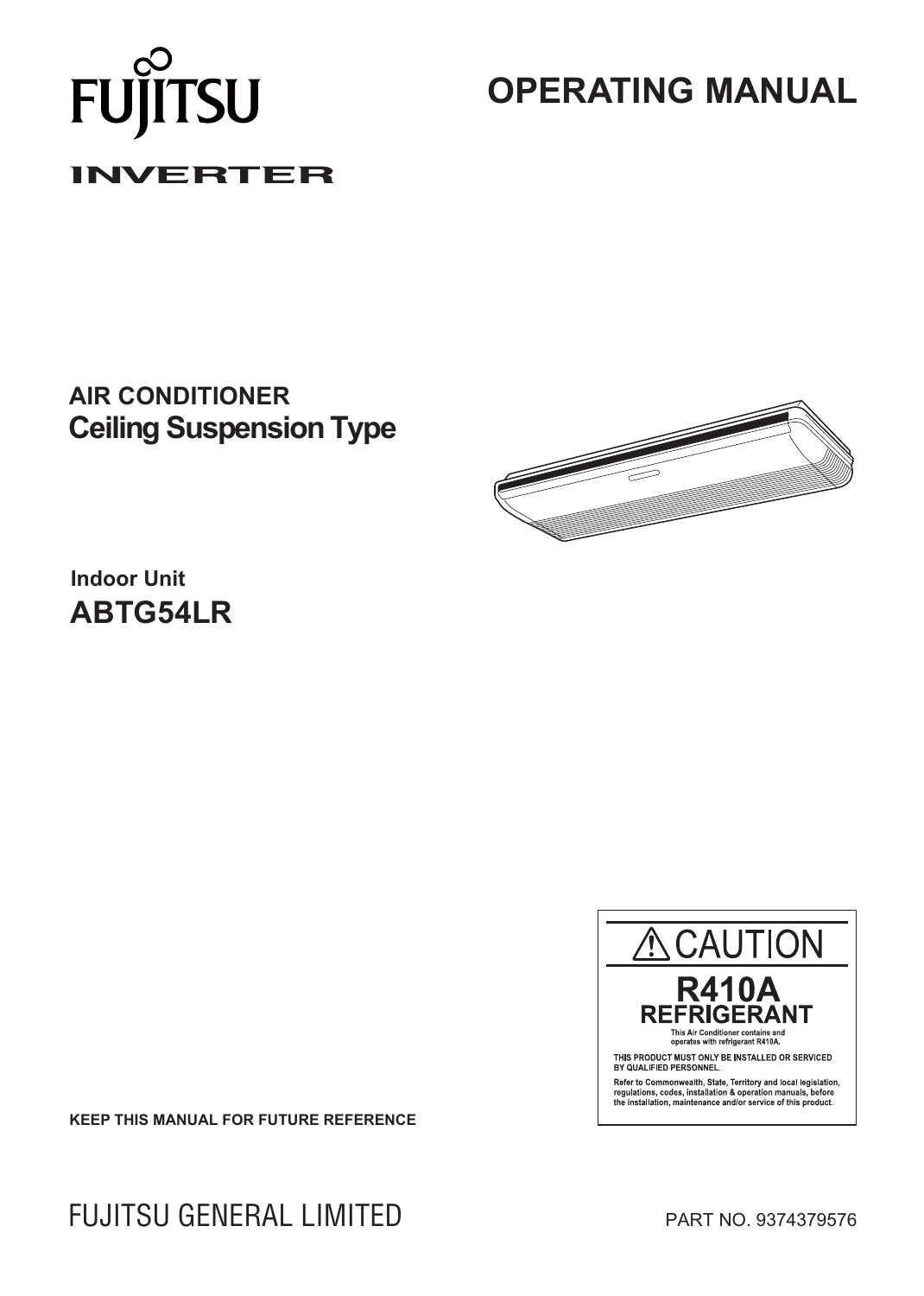# **CONTENTS**

|                                              | SELECTING THE REMOTE              |
|----------------------------------------------|-----------------------------------|
|                                              |                                   |
|                                              |                                   |
|                                              |                                   |
|                                              |                                   |
| ADJUSTING THE DIRECTION OF AIR CIRCULATION11 | TEMPERATURE AND HUMIDITY RANGE 17 |

# **SAFETY PRECAUTIONS**

- **Before using the appliance, read these "PRECAUTIONS" thoroughly and operate in the correct way.**
- M **The instructions in this section all relate to safety; be sure to maintain safe operating conditions.**
- **. "DANGER", "WARNING" and "CAUTION" have the following meanings in these instructions:**

| <b>DANGER</b>  | This mark indicates procedures which, if improperly performed, are most likely to<br>result in the death or serious injury to the user or service personnel.                   |
|----------------|--------------------------------------------------------------------------------------------------------------------------------------------------------------------------------|
| <b>WARNING</b> | This mark indicates procedures which, if improperly performed, might lead to the<br>death or serious injury of the user or service personnel.                                  |
| <b>CAUTION</b> | This mark indicates procedures which, if improperly performed, might possibly result<br>in personal harm to the user, or damage to property.                                   |
| <b>DANGER</b>  | • Do not attempt to install this air conditioner by yourself.<br>• This unit contains no user-serviceable parts. Always consult authorized service person-<br>nel for repairs. |
|                | . When moving, consult authorized service personnel for disconnection and installation of<br>the air conditioner.                                                              |
|                | • Do not become excessively chilled by staying for many hours in the direct cooling airflow.<br>• Do not insert fingers or objects into the outlet port or intake grilles.     |
|                | • Do not start and stop air conditioner operation by disconnecting the power supply cable<br>and so on.                                                                        |
|                | • Take care not to damage the power supply cable.                                                                                                                              |
|                | • In the event of a malfunction (burning smell, etc.), immediately stop operation, turn off<br>the electrical breaker, and consult authorized service personnel.               |
|                | • If the nower supply cable of this appliance is damaged it should only be replaced by the au-                                                                                 |

- **•** If the power supply cable of this appliance is damaged, it should only be replaced by the au**thorized service personnel, since special purpose tools and specified cable are required.**
- In the event of the refrigerant leakage, be sure to keep it away from fire or any flam**mables. (consult an authorized service personnel)**

**CAUTION**

- Provide occasional ventilation during use.<br>● Do not direct air flow at fireplaces or beativ
- Do not direct air flow at fireplaces or heating apparatus.
- Do not climb on, or place objects on, the air conditioner.
- $\bullet$  Do not hang objects from the indoor unit.
- $\bullet$  Do not set flower vases or water containers on top of air conditioners.
- $\bullet$  Do not expose the air conditioner directly to water.
- $\bullet$  Do not operate the air conditioner with wet hands.
- $\bullet$  Do not pull power supply cable.
- **Turn off power source when not using the unit for extended periods.**
- **Always turn off the electrical breaker whenever cleaning the air conditioner or changing the air filter.**
- **Connection valves become hot during Heating; handle with care.**
- When restarting after a long period of disuse in the winter, turn the power switch on at **least 12 hours before starting the unit.**
- $\bullet$  Check the condition of the installation stand for damage.
- $\bullet$  Do not place animals or plants in the direct path of the air flow.
- $\bullet$  Do not drink the water drained from the air conditioner.
- $\bullet$  Do not use in applications involving the storage of foods, plants or animals, precision equip**ment, or art works.**
- $\bullet$  Do not apply any heavy pressure to radiator fins.
- **Operate only with air filters installed.**
- $\bullet$  Do not block or cover the intake grille and outlet port.
	- **Ensure that any electronic equipment is at least 1 m away from either the indoor or outdoor units.**
- $\bullet$  Avoid installing the air conditioner near a fireplace or other heating apparatus.
- **. When installing the indoor and outdoor units, take precautions to prevent access by infants.** 
	- $\bullet$  Do not use inflammable gases near the air conditioner.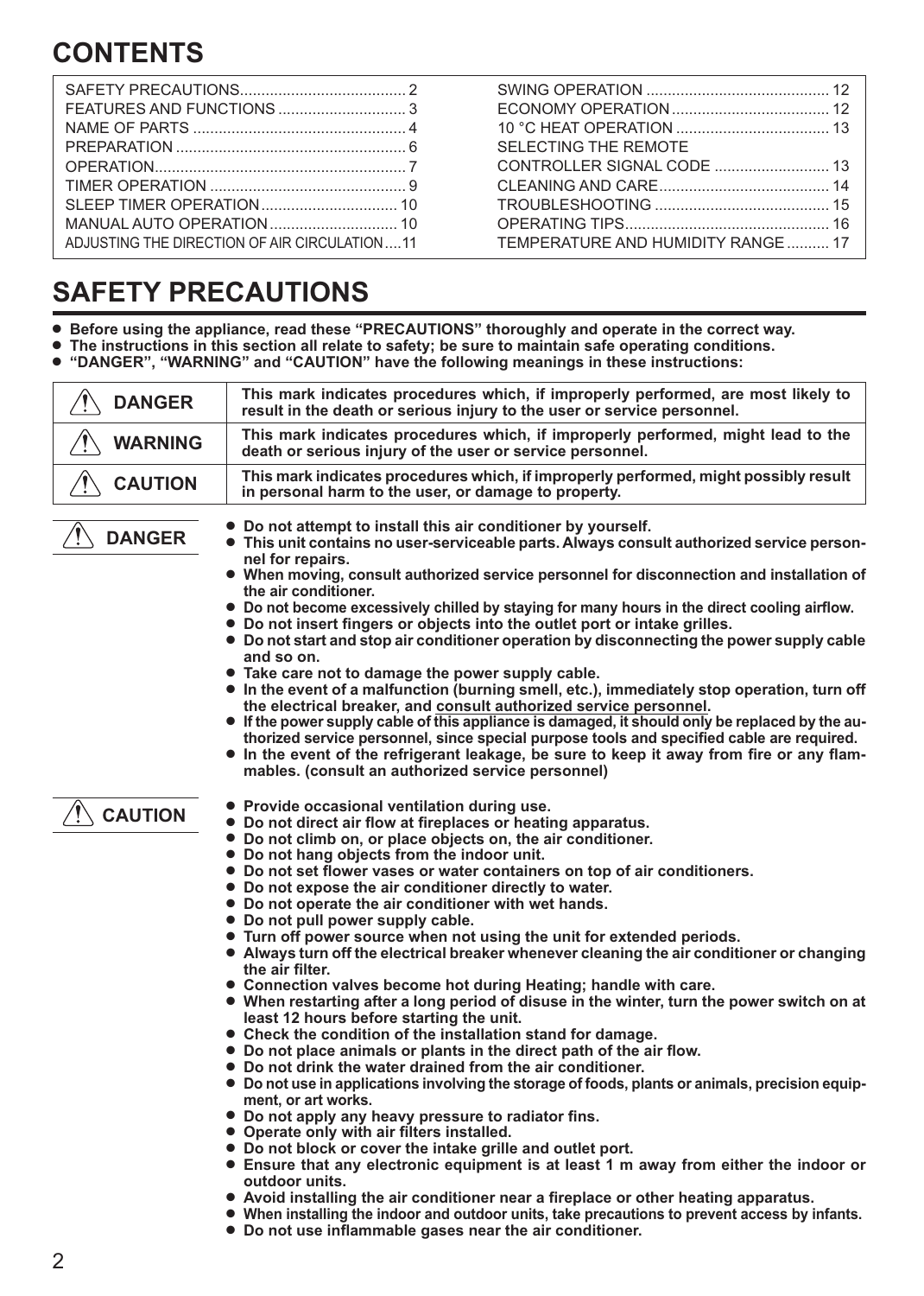# **SAFETY PRECAUTIONS**

# **CAUTION**

M **This appliance is not intended for use by persons (including children) with reduced physical, sensory or mental capabilities, or lack of experience and knowledge, unless they have been given supervision or instruction concerning use of the appliance by a person responsible for their safety.** 

 **Children should be supervised to ensure that they do not play with the appliance.**

- If you see lightning or hear thunder, there might be a lightning strike. To prevent electric **shock hazard, turn off the air conditioner by using the remote controller, and do not touch the unit or the power plug during thunderstorm.**
- Do not place any other electrical products or household belongings under indoor unit or **outdoor unit. Dripping condensation from the unit might get them wet, and may cause damage or malfunction of your property.**
- Keep clean and tidy around the outdoor unit, and do not place the things around it. If it is **covered with fallen leaves, there could be an infiltration of small animals or insects whose contact with the internal electrical components leads to the product malfunction.**
- **Do not stand on unstable steps when operating or cleaning the air conditioner. It may overturn and can cause the injury.**

# **FEATURES AND FUNCTIONS**

## ■ Energy saving and Comfortable function

## **INVERTER**

At the start of operation, large amount of power is used to bring the room quickly to the desired temperature. Afterwards, the unit automatically switches to a low power setting for economic and comfortable operation.

## **ECONOMY OPERATION**

When ECONOMY operation mode is operated, the room temperature will be little higher than the set-temp under cooling mode and lower than set-temp under heating mode. Therefore, the ECONO-MY mode is able to save more energy than other normal mode.

## **OMNI-DIRECTIONAL AIR FLOW (SWING OPERATION)**

3-dimensional control over air direction swing is possible through dual use of both an up/down air direction swing and right/left air direction swing. Since up/down air direction flaps operate automatically according to the operating mode of the unit, it is possible to set air direction based on the operating mode.

# **SUPER QUIET OPERATION**

When the FAN button is used to select QUIET, the indoor unit begins super quiet operation; the indoor unit's airflow is reduced to produce quieter operation.

# **AUTO CHANGEOVER**

The operation mode (cooling, dry, heating) is switched automatically to maintain the set temperature, and the temperature is kept constant at all times.

# **10 °C HEAT OPERATION**

The room temperature can be maintained at 10°C so as to prevent the room temperature from falling too far.

## ■ Convenient function

## **PROGRAM TIMER**

The program timer allows you to integrate OFF timer and ON timer operations in a single sequence. The sequence can involve 1 transition from OFF timer to ON timer, or from ON timer to OFF timer, within a 24 hour period.

# **SLEEP TIMER**

When the SLEEP timer button is pressed during heating mode, the air conditioner's thermostat setting is gradually lowered during the period of operation; during cooling or dry mode, the thermostat setting is gradually raised during the period of operation. When the set time is reached, the unit automatically turns off.

## ■ Clean function

## **REMOVABLE AIR FILTER**

The indoor unit's air filter can be removed for easy cleaning and maintenance.

## **MILDEW-RESISTANT FILTER**

The air filter has been treated to resist mildew growth, thus allowing cleaner use and easier care.

## ■ Remote controller

## **WIRELESS REMOTE CONTROLLER**

The wireless remote controller allows convenient control of air conditioner operation.

## **WIRED REMOTE CONTROLLER (OPTION)**

The optional wired remote controller can be used. When you use remote controller, there are following different points as compared with using wireless remote controller.

[The additional functions for wired ones]

- Weekly timer
- Temperature set back timer

And you can use both wired and wireless remote controller simultaneously.

(But function is limited)

When the restricted functions on the remote controller are used, beeping sound will be heard, OPERATION, TIMER and the 3rd lamp of the indoor unit will flash.

[The restricted functions for wireless ones]

- SLEEP timer
- TIMER (ON timer, OFF timer and program timer)
- 10 °C HEAT operation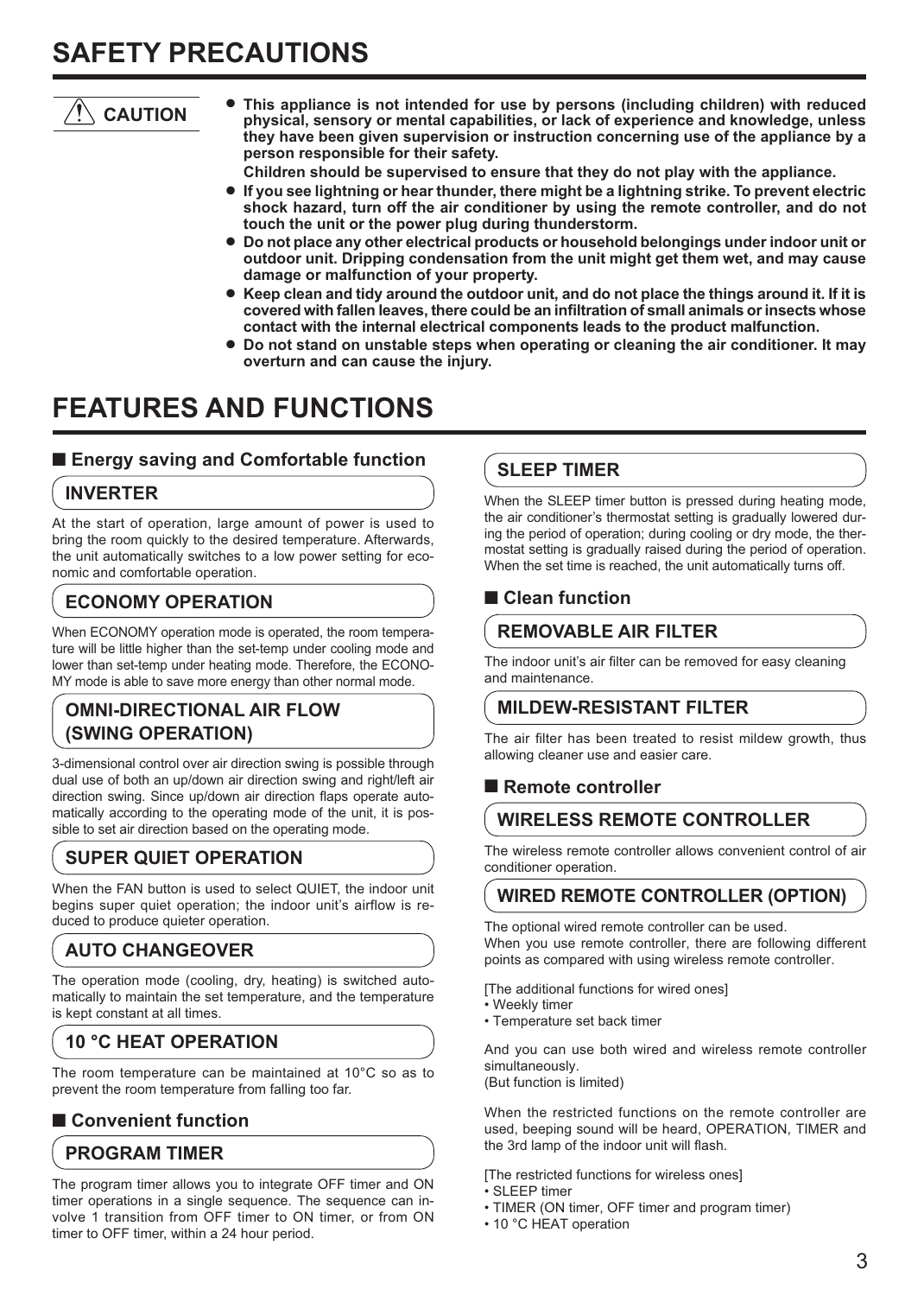# **NAME OF PARTS**

# **Indoor unit**



### 1 **Operating control panel**

### 2 **MANUAL AUTO button**

- $\bullet$  When the MANUAL AUTO button is pressed in for more than 10 seconds, the forced cooling operation will start.
- The forced cooling operation is used at the time of installation.
- Only for authorized service personnel's use. When the forced cooling operation starts by any chance, press the START/STOP button
- to stop the operation. **•** Please press the button at Filter Reset.
- 3 **Remote control signal receiver**
- 4 **OPERATION indicator lamp (green)**
- 5 **TIMER indicator lamp (orange)**
	- TIMER indicator lamp lights when the timer is set from wireless remote controller.
	- If the TIMER indicator lamp flashes when the timer is operating, it indicates that a fault has occurred with the timer setting (see "AUTO Restart" on page 17).
- 6 **ECONOMY indicator lamp (green)**
	- ECONOMY indicator lamp lights in the following operations:
		- ECONOMY operation
		- 10 °C HEAT operation (controlled by wireless remote controller)
- 7 **Intake grille**
- 8 **Up/down air direction flaps**
- 9 **Right/left air direction louvers (behind up/down air direction flaps)**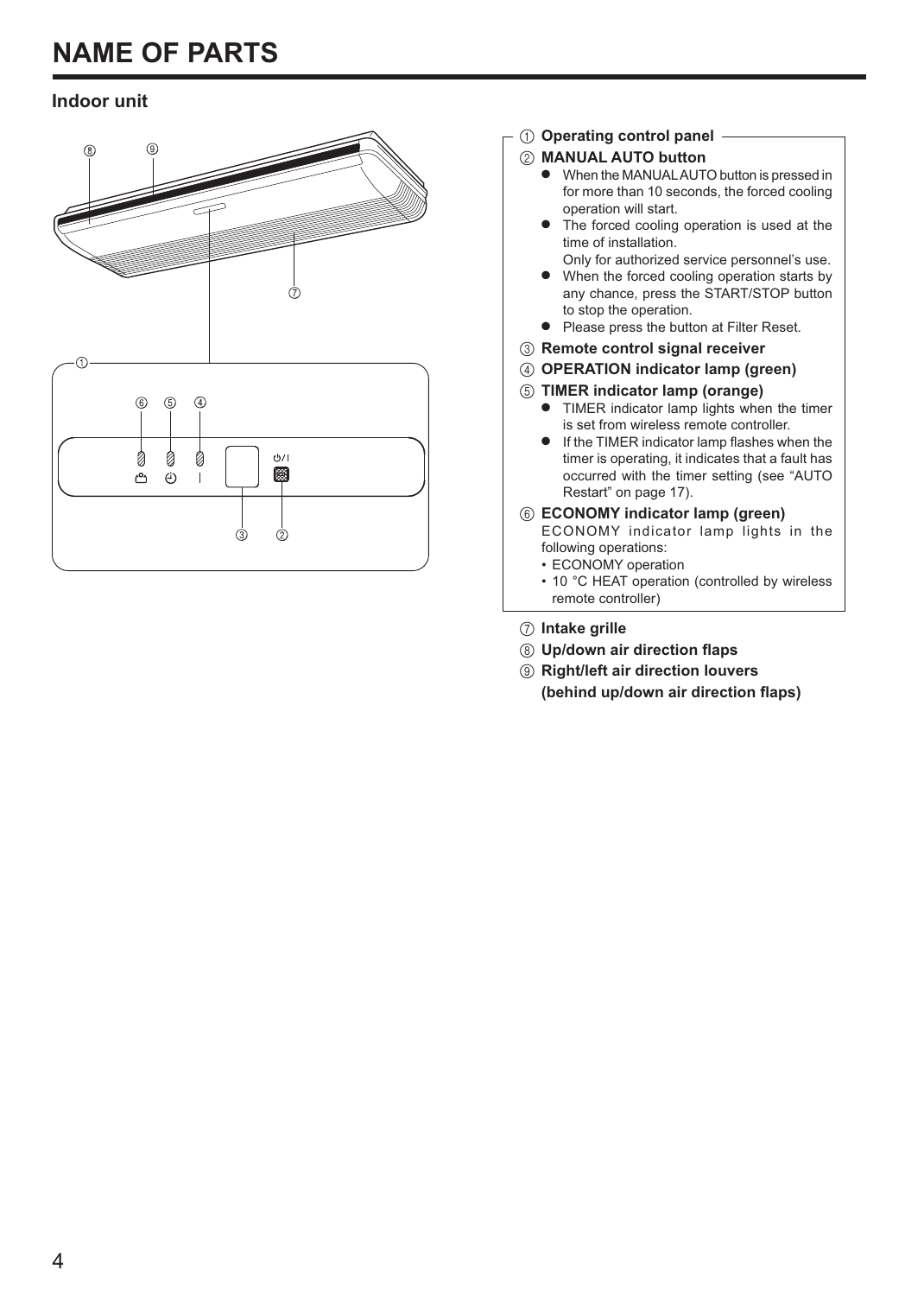# **NAME OF PARTS**

# **Remote controller**



### 1 **MODE button**

- 2 **10 °C HEAT button**
- **3** SET TEMP. button (  $\triangle$  /  $\blacktriangledown$  )
- 4 **ECONOMY button**
- 5 **SLEEP button**
- 6 **FAN button**
- 7 **START/STOP button**
- 8 **SET button (Vertical)**
- 9 **SET button (Horizontal)**
- 0 **SWING button**
- A **TIMER MODE button**
- $\textcircled{2}$  **TIMER SET (**  $\textcircled{1}$  **/**  $\textcircled{1}$ **) button**
- C **CLOCK ADJUST button**
- **(4) RESET button**
- E **TEST RUN button**
	- $\bullet$  This button is used when installing the conditioner, and should not be used under normal conditions, as it will cause the air conditioner's thermostat function to operate incorrectly.
	- $\bullet$  If this button is pressed during normal operation, the unit will switch to test run mode, and the indoor unit's OPERATION indicator lamp and TIMER indicator lamp will begin to flash simultaneously.
	- $\triangleright$  To stop the test run, press the START/STOP button to stop the air conditioner.
- $(17)$ 20 **ALITO UTC** COOL **HIGH** (18) **DRY** MED ମ LOW QUIET බ  $\lambda$ CLOCK OFF⇔ON CANCEL 23 | <u>AM *19* : 22. SS</u> (19) **SLEEP** ⊘a To facilitate explanation, the accompanying illustration has been drawn to show all possible indicators; in actual operation, however, the display will only show those indicators appropriate to the current operation.
	- F **Signal transmitter**

Display panel

- G **Temperature SET indicator**
- **(8) Operating mode indicator**
- I **SLEEP indicator**
- J **Transmit indicator**
- K **Fan speed indicator**
- L **SWING indicator**
- M **Timer mode indicator**
- N **Clock indicator**

Some indoor units may not be equipped with the functions corresponding to all of the buttons on this remote controller. The indoor unit will beep and the OPERATION, TIMER and ECONOMY lamp flash when a remote controller button is pressed if the function is not available.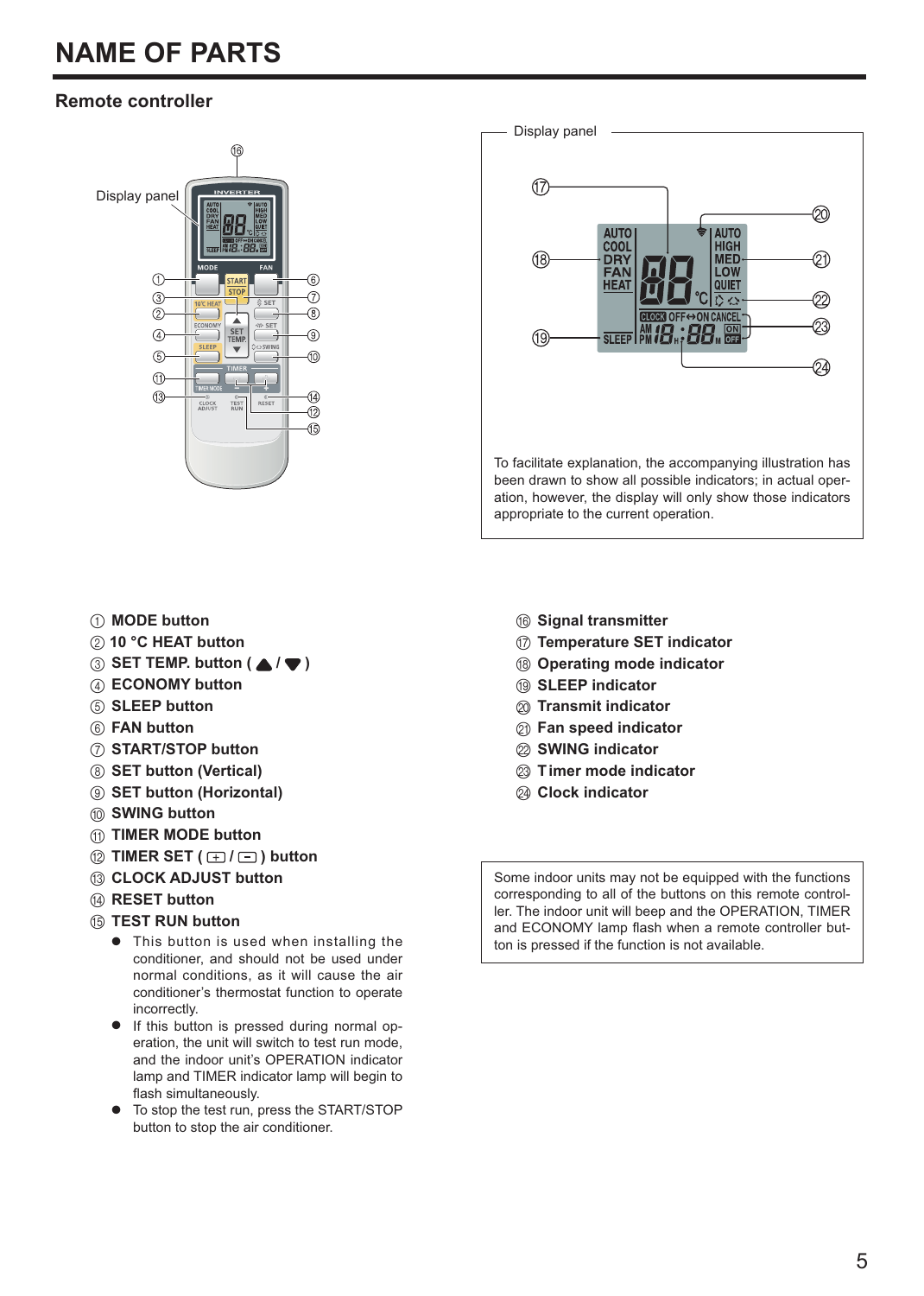# **PREPARATION**



## **3 Press the CLOCK ADJUST button again.**

This completes the time setting and starts the clock.

## **To Use the Remote Controller**

- $\bullet$  The remote controller must be pointed at signal receiver to operate correctly.
- Operating range: About 7 meters.
- When a signal is properly received by the air conditioner, a beeping sound will be heard.
- $\bullet$  If no beep is heard, press the button of the remote controller again.



#### 1 **Mount the holder.** 2 **Set the remote controller.**

- 
- 3 **To remove the remote controller. (when use at hand).**

# **CAUTION**

- Take care to prevent infants from accidentally swallowing batteries.
- M When not using the remote controller for an extended period, remove the batteries to avoid possible leakage and damage to the
- $\bullet$  If leaking battery fluid comes in contact with your skin, eyes, or mouth, immediately wash with copious amounts of water, and consult your physician.
- $\bullet$  Dead batteries should be removed immediately and disposed of properly, either in a battery collection receptacle or to the appropriate authority.
- $\bullet$  Do not attempt to recharge dry batteries.

Never mix new and used batteries, or batteries of different types. Batteries should last about 1 year under normal use. If the operating range of the

remote controller becomes appreciably reduced, replace the batteries and press the RESET button with the tip of a ballpoint pen or other small object.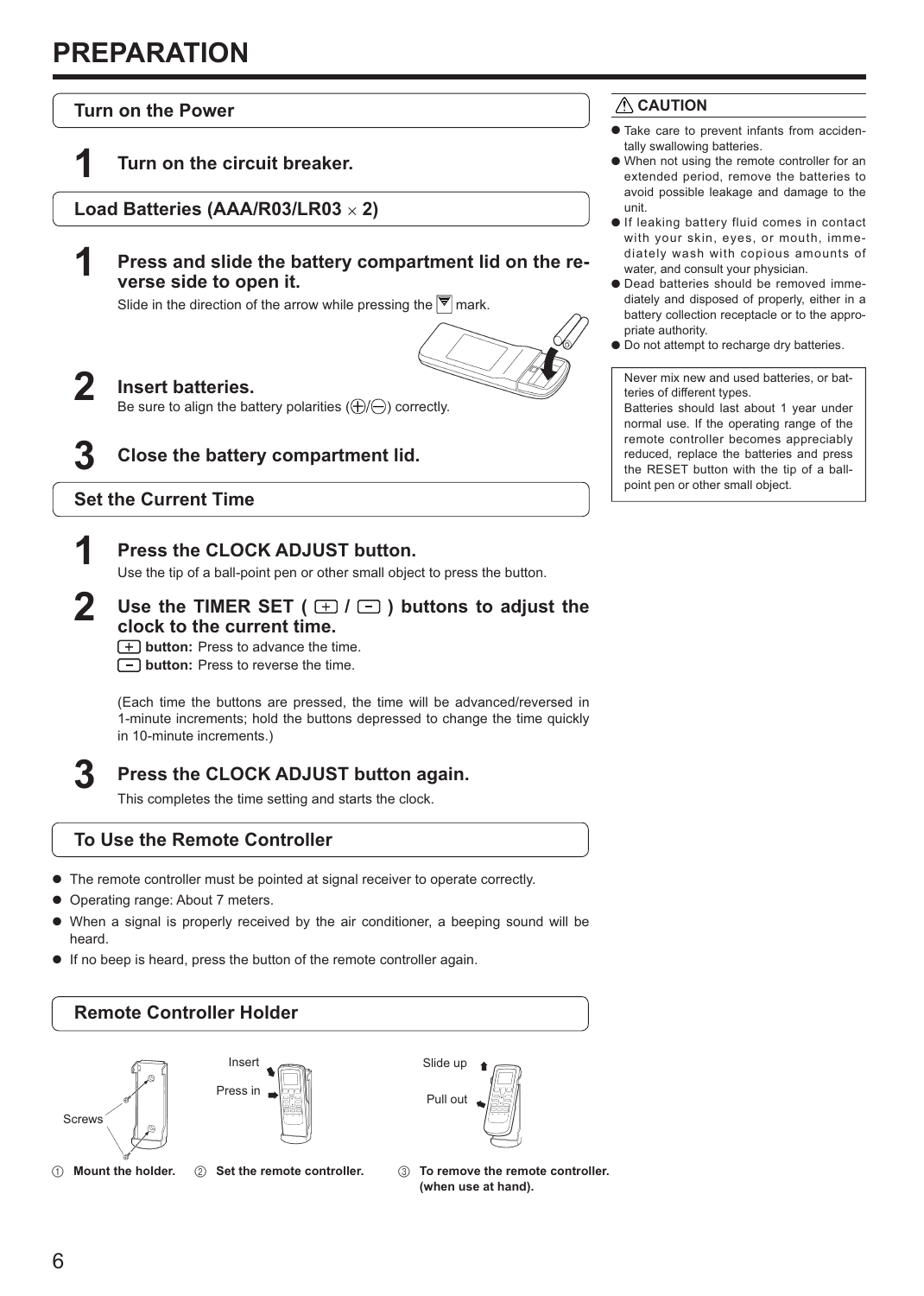# **To Select Mode Operation**

### **1 Press the START/STOP button.**

 The indoor unit's OPERATION indicator lamp (green) will light. The air conditioner will start operating.



## **2 Press the MODE button to select the desired mode.**

Each time the button is pressed, the mode will change in the following order.

→ AUTO → COOL → DRY

HEAT <
FAN  $\blacklozenge$ 

About 3 seconds later, the entire display will reappear.

## **To Set the Room Temperature**

### **Press the SET TEMP. button.**

**button:** Press to raise the thermostat setting.

 $\blacktriangledown$  **button:** Press to lower the thermostat setting.

### $\bullet$  **Thermostat setting range:**

The thermostat cannot be used to set room temperature during the FAN mode (the temperature will not appear on the remote controller display.)

About 3 seconds later, the entire display will reappear.

The thermostat setting should be considered a standard value, and may differ somewhat from the actual room temperature.

# **To Set the Fan Speed**

### **Press the FAN button.**

Each time the button is pressed, the fan speed changes in the following order:

├─▶ AUTO ── ▶ HIGH── ▶ MED ── ▶ LOW ── ▶ QUIET  $\rightarrow$  QUIET

About 3 seconds later, the entire display will reappear.

#### **When set to AUTO:**

 **Heating:** Fan operates so as to optimally circulate warmed air.

 However, the fan will operate at very low speed when the temperature of the air issued from the indoor unit is low.

 **Cooling:** As the room temperature approaches that of the thermostat setting, the fan speed becomes slower.

 **Fan:** The fan runs at the low fan speed.

The fan will operate at a very low setting during monitor operation and at the start of the heating mode.

# **SUPER QUIET Operation**

#### **When set to QUIET:**

SUPER QUIET operation begins. The indoor unit's airflow will be reduced for quieter operation.

- $\bullet$  SUPER QUIET operation cannot be used during dry mode. (The same is true when dry mode is selected during AUTO mode operation.)
- $\bullet$  During QUIET operation, heating and cooling performance will be reduced somewhat. If the room does not warm up/cool down when using QUIET operation, please adjust the air conditioner's fan speed.



**Example:** When set to COOL.



**Example:** When set to 26 °C.



**Example:** When set to AUTO.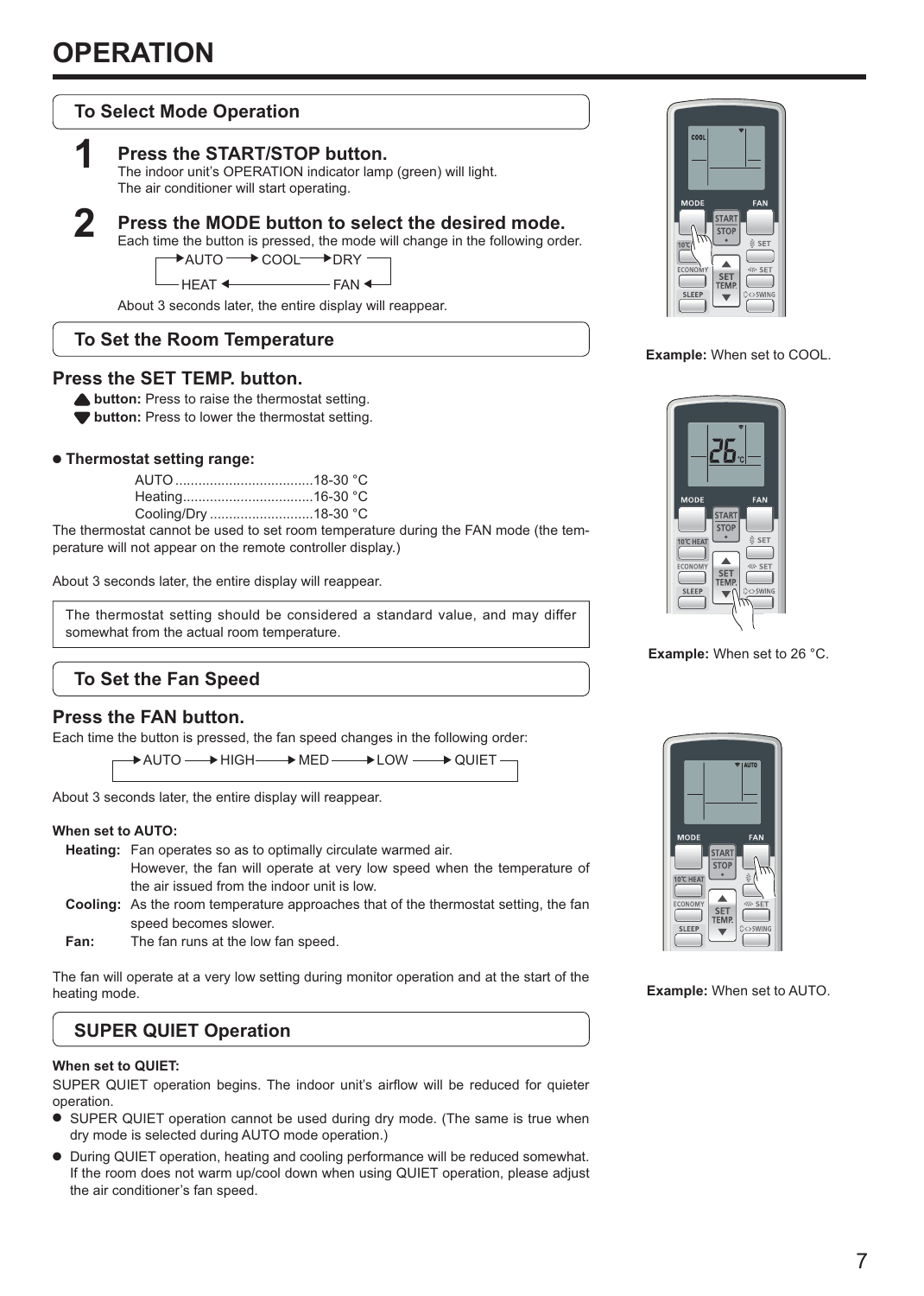**Instructions relating to heating (\*) are applicable only to "HEAT & COOL MODEL" (Reverse Cycle).** 

## **To Stop Operation**

### **Press the START/STOP button.**

The OPERATION indicator lamp (green) will go out.

### **Mode Operation**

#### **AUTO (in COOLING model):**

M When AUTO (automatic changeover) operation first selected, the fan will operate at very low speed for about a few minutes, during which time the indoor unit detects the room conditions and selects the proper mode.

 Room temperature is higher than the defined temperature in temperature setting  $\rightarrow$  Cooling mode or dry mode

 Room temperature is close to or lower than the defined temperature in temperature setting → Monitor operation



- M When the indoor unit has adjusted your room's temperature to near the temperature setting, it will begin monitor operation. In the monitor operation mode, the fan will operate at low speed. If the room temperature subsequently changes, the indoor unit will once again select the appropriate operation (cooling) to adjust the temperature to the value set in the temperature setting.
- M If the mode automatically selected by the unit is not what you wish, select one of the mode operation (COOL, DRY, FAN).

#### **AUTO [in HEAT & COOL (Reverse Cycle) model]:**

- M When AUTO (automatic changeover) is selected, the air conditioner selects the appropriate operation mode (cooling or heating) according to your room's present temperature.
- M When AUTO operation first selected, the fan will operate at low speed for about a few minute, during which time the indoor unit detects the room conditions and selects the proper operation mode.

 Room temperature is higher than the defined temperature in temperature setting  $\rightarrow$  Cooling mode or dry mode

Room temperature is close to the defined temperature in temperature setting → Determined by outdoor temperature

 Room temperature is lower than the defined temperature in temperature setting  $\rightarrow$  Heating mode

- M When the air conditioner has adjusted your room's temperature to near the thermostat setting, it will begin monitor operation. In the monitor operation mode, the fan will operate at low speed. If the room temperature subsequently changes, the air conditioner will once again select the appropriate operation (heating, cooling) to adjust the temperature to the value set in the thermostat.
- M If the mode automatically selected by the unit is not what you wish, select one of the mode operation (HEAT, COOL, DRY, FAN).

#### HEAT\*:  $\bullet$  Use to warm your room.

- When heating mode is selected, the air conditioner will operate at very low fan speed for about 3 to 5 minutes, after which it will switch to the selected fan setting. This period of time is provided to allow the indoor unit to warm up before beginning full operation.
- $\bullet$  When the room temperature is very low, frost may form on the outside unit, and its performance may be reduced. In order to remove such frost, the unit will automatically enter the defrost cycle from time to time. During automatic defrosting operation, the OPERATION indicator lamp will flash, and the heat operation will be interrupted.
- $\bullet$  After the start of heating operation, it takes some time before the room gets warmer.
- **COOL:**  $\bullet$  Use to cool your room.
- **DRY:**  $\bullet$  Use for gently cooling while dehumidifying your room.
	- $\bullet$  You cannot heat the room during dry mode.
	- During dry mode, the unit will operate at low speed; in order to adjust room humidity, the indoor unit's fan may stop from time to time. Also, the fan may operate at very low speed when adjusting room humidity.
	- $\bullet$  The fan speed cannot be changed manually when dry mode has been selected.
- **FAN:**  $\bullet$  Use to circulate the air throughout your room.



#### **During heating mode:**

Set the thermostat to a temperature setting that is higher than the current room temperature. The heating mode will not operate if the thermostat is set lower than the actual room temperature.

#### **During cooling/dry mode:**

Set the thermostat to a temperature setting that is lower than the current room temperature. The cooling and dry modes will not operate if the thermostat is set higher than the actual room temperature (in cooling mode, the fan alone will operate).

#### **During fan mode:**

You cannot use the unit to heat and cool your room.

8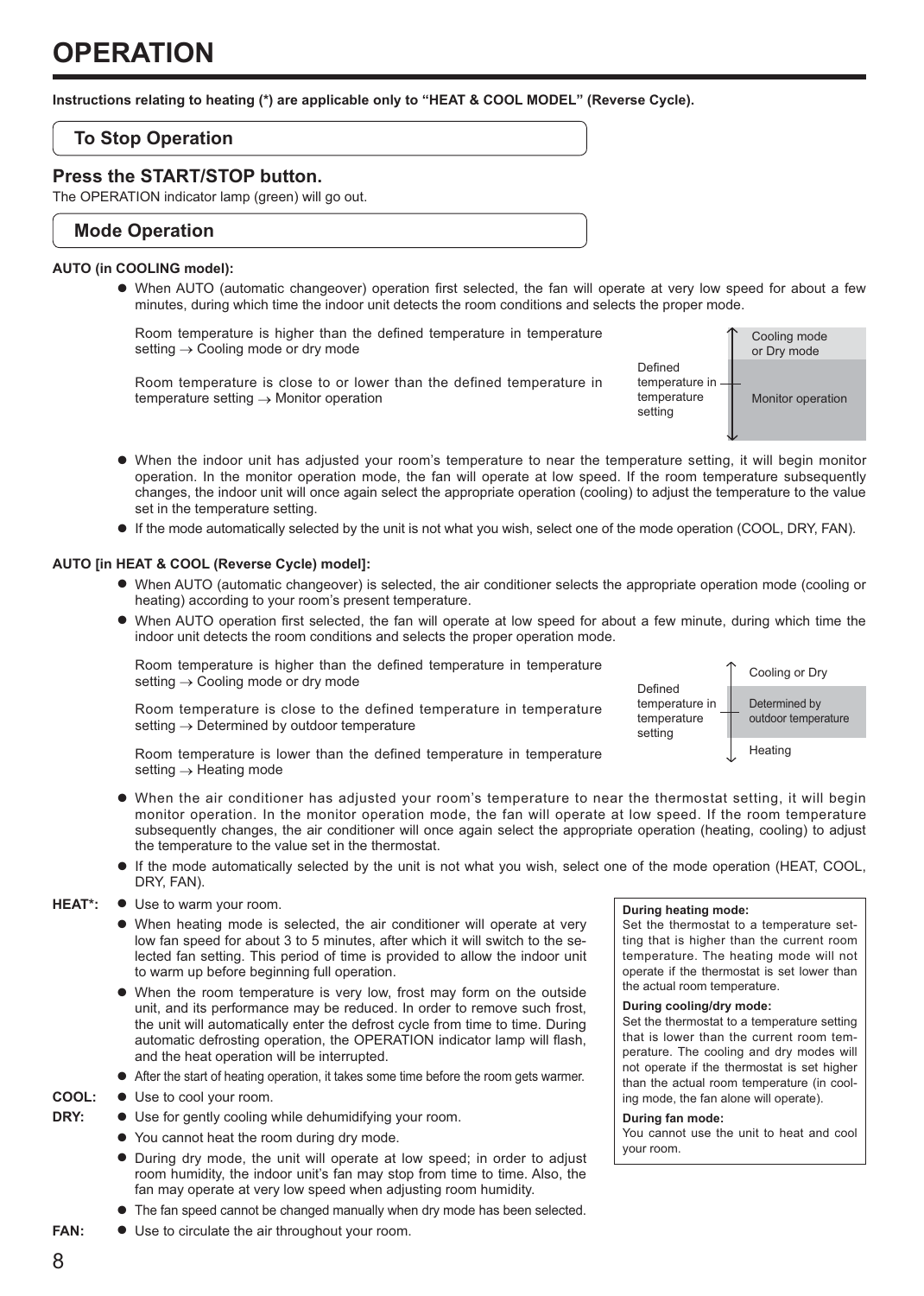# **TIMER OPERATION**

Before using the timer function, be sure that the remote controller is set to the correct current time ( $\sqrt{8}$  Page 6). If the indoor unit is connected to a wired remote controller, the wireless remote controller cannot be used to set the timer.

### **To Use the ON Timer or OFF Timer**

# **1 Press the START/STOP button**

 **(if the unit is already operating, proceed to step 2).**

The indoor unit's OPERATION indicator lamp (green) will light.

## **2 Press the TIMER MODE button to select the OFF timer or ON timer operation.**

 Each time the button is pressed the timer function changes in the following order:

—— → CANCEL—— → OFF —— → ON

 $\longleftarrow$  PROGRAM (OFF  $\rightarrow$  ON, OFF  $\leftarrow$  ON)

The indoor unit's TIMER indicator lamp (orange) will light.

### **3 Use the TIMER SET buttons to adjust the desired OFF time or ON time.**

 Set the time while the time indicator is flashing (the flashing will continue for about 5 seconds).

**F** button: Press to advance the time.  $\Box$  button: Press to reverse the time.

About 5 seconds later, the entire display will reappear.

## **To Use the Program Timer**

# **1 Press the START/STOP button**

 **(if the unit is already operating, proceed to step 2).** The indoor unit's OPERATION indicator lamp (green) will light.

**2 Set the desired times for OFF timer and ON timer.** See the section "To Use the ON Timer or OFF Timer" to set the desired mode and times.

 About 3 seconds later, the entire display will reappear. The indoor unit's TIMER indicator lamp (orange) will light.

**3 Press the TIMER MODE button to select the PROGRAM**  timer operation (OFF  $\rightarrow$  ON or OFF  $\leftarrow$  ON will display).

 The display will alternately show "OFF timer" and "ON timer", then change to show the time setting for the operation to occur first.

 $\bullet$  The program timer will begin operation. (If the ON timer has been selected to operate first, the unit will stop operating at this point.)

About 5 seconds later, the entire display will reappear.

## **About the Program Timer**

- $\bullet$  The program timer allows you to integrate OFF timer and ON timer operations in a single sequence. The sequence can involve 1 transition from OFF timer to ON timer, or from ON timer to OFF timer, within a 24 hour period.
- $\bullet$  The first timer function to operate will be the 1 set nearest to the current time. The order of operation is indicated by the arrow in the remote controller display  $(OFF \rightarrow ON$  or  $OFF \leftarrow ON$ .
- $\bullet$  An example of program timer use might be to have the air conditioner automatically stop (OFF timer) after you go to sleep, then start (ON timer) automatically in the morning before you arise.

#### **To Cancel the Timer**

Use the TIMER MODE button to select "CANCEL".

The air conditioner will return to normal operation.

#### **To Change the Timer Settings**

Perform steps **2** and **3**.

**To Stop Air Conditioner Operation while the Timer is Operating**

Press the START/STOP button.

#### **To Change Operating Conditions**

If you wish to change operating conditions (mode, fan speed, thermostat setting, QUIET mode), after making the timer setting wait until the entire display reappears, then press the appropriate buttons to change the operating condition desired.

#### **To Cancel the Timer**

Use the TIMER MODE button to select "CANCEL".

The air conditioner will return to normal operation.

#### **To Change the Timer Settings**

- 1. Follow the instructions given in the section "To Use the ON Timer or OFF Timer" to select the timer setting you wish to change.
- 2. Press the TIMER MODE button to select either OFF  $\rightarrow$  ON or OFF  $\leftarrow$  ON.

**To Stop Air Conditioner Operation while the Timer is Operating**

Press the START/STOP button.

#### **To Change Operating Conditions**

If you wish to change operating conditions (mode, fan speed, thermostat setting, QUIET mode), after making the timer setting wait until the entire display reappears, then press the appropriate buttons to change the operating condition desired.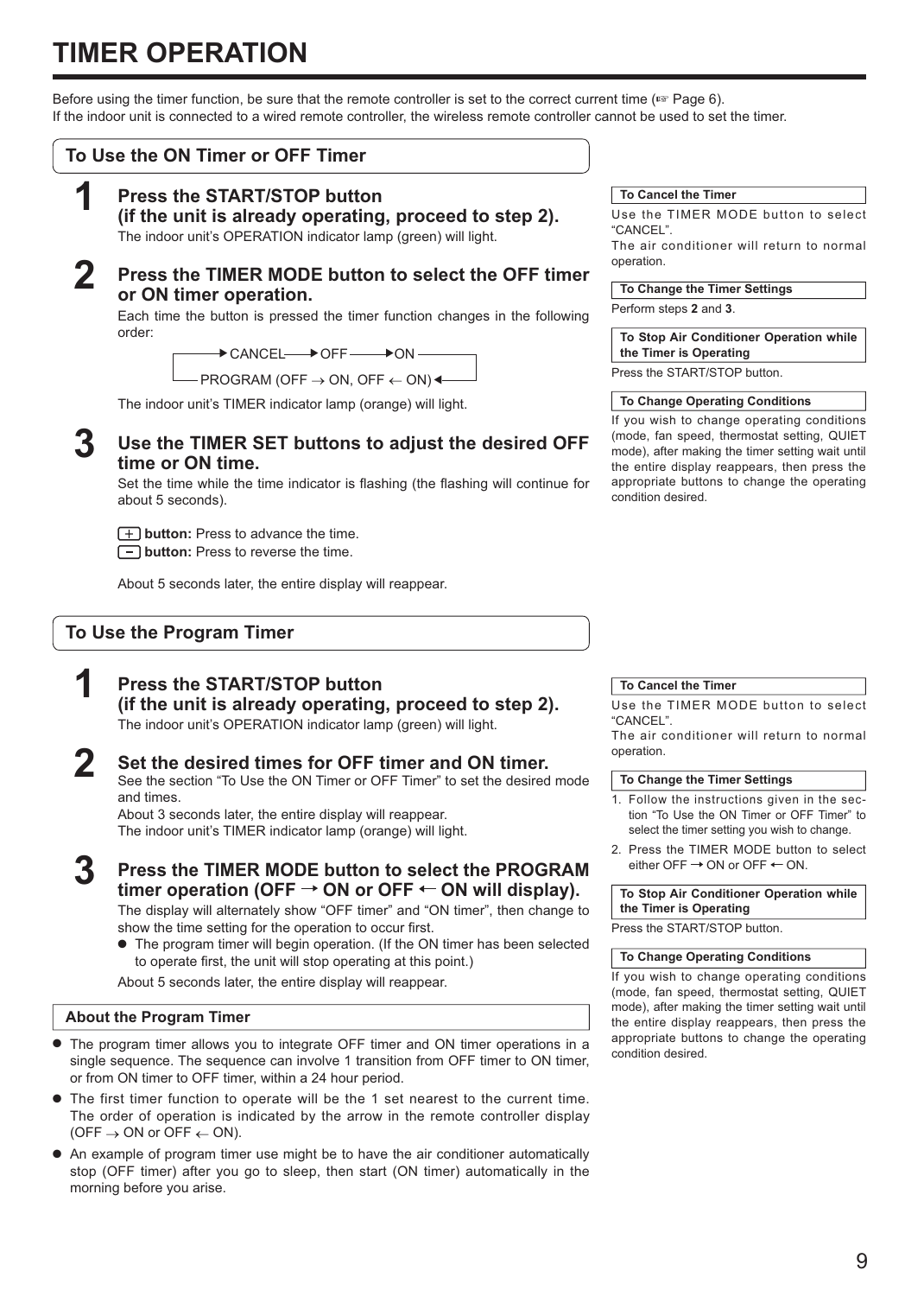# **SLEEP TIMER OPERATION**

Unlike other timer functions, the SLEEP timer is used to set the length of time until air conditioner operate is stopped. If the indoor unit is connected to a wired remote controller, the wireless remote controller cannot be used to set the sleep timer.

## **To Use the SLEEP Timer**

### **While the air conditioner is operating or stopped, press the SLEEP button.**

The indoor unit's OPERATION indicator lamp (green) lights and the TIMER indicator lamp (orange) light.

## **To Change the Timer Settings**

## **Press the SLEEP button once again and set the time using the TIMER SET (** $\boxed{+}$ **/** $\boxed{-}$ **)** buttons.

**Tbutton:** Press to advance the time.

 $\boxed{-}$  **button:** Press to reverse the time.

About 5 seconds later, the entire display will reappear.

### **About the SLEEP Timer**

To prevent excessive warming or cooling during sleep, the SLEEP timer function automatically modifies the thermostat setting in accordance with the set time setting. When the set time has elapsed, the air conditioner completely stops.

#### **During heating operation:**

When the SLEEP timer is set, the thermostat setting is automatically lowered 1 °C every 30 minutes. When the thermostat has been lowered a total of 4 °C, the thermostat setting at that time is maintained until the set time has elapsed, at which time the air conditioner automatically turns off.

**SLEEP timer setting**



#### **During cooling/dry operation:**

When the SLEEP timer is set, the thermostat setting is automatically raised 1 °C every 1 hour. When the thermostat has been raised a total of 2 °C, the thermostat setting at that time is maintained until the set time has elapsed, at which time the air conditioner automatically turns off.

#### **SLEEP timer setting**



# **MANUAL AUTO OPERATION**

Perform the MANUAL AUTO operation if you have lost the remote controller or encounter remote control malfunction.

**How To Control the Indoor Unit without Remote Controller**

**Press the MANUAL AUTO button more than 3 seconds and less than 10 seconds on the indoor unit.**

To stop operation, press the MANUAL AUTO button once again.

- $\bullet$  When the air conditioner is operated with the controls on the indoor unit, it will perform same mode as the AUTO mode selected on the remote controller.
- $\bullet$  The fan speed will be set to "AUTO" and the thermostat setting will be at the standard value. (24 °C)

**To Cancel the Timer**

Use the TIMER MODE button to select "CANCEL".

The air conditioner will return to normal operation.

**To Stop the Air Conditioner During Timer Operation**

Press the START/STOP button.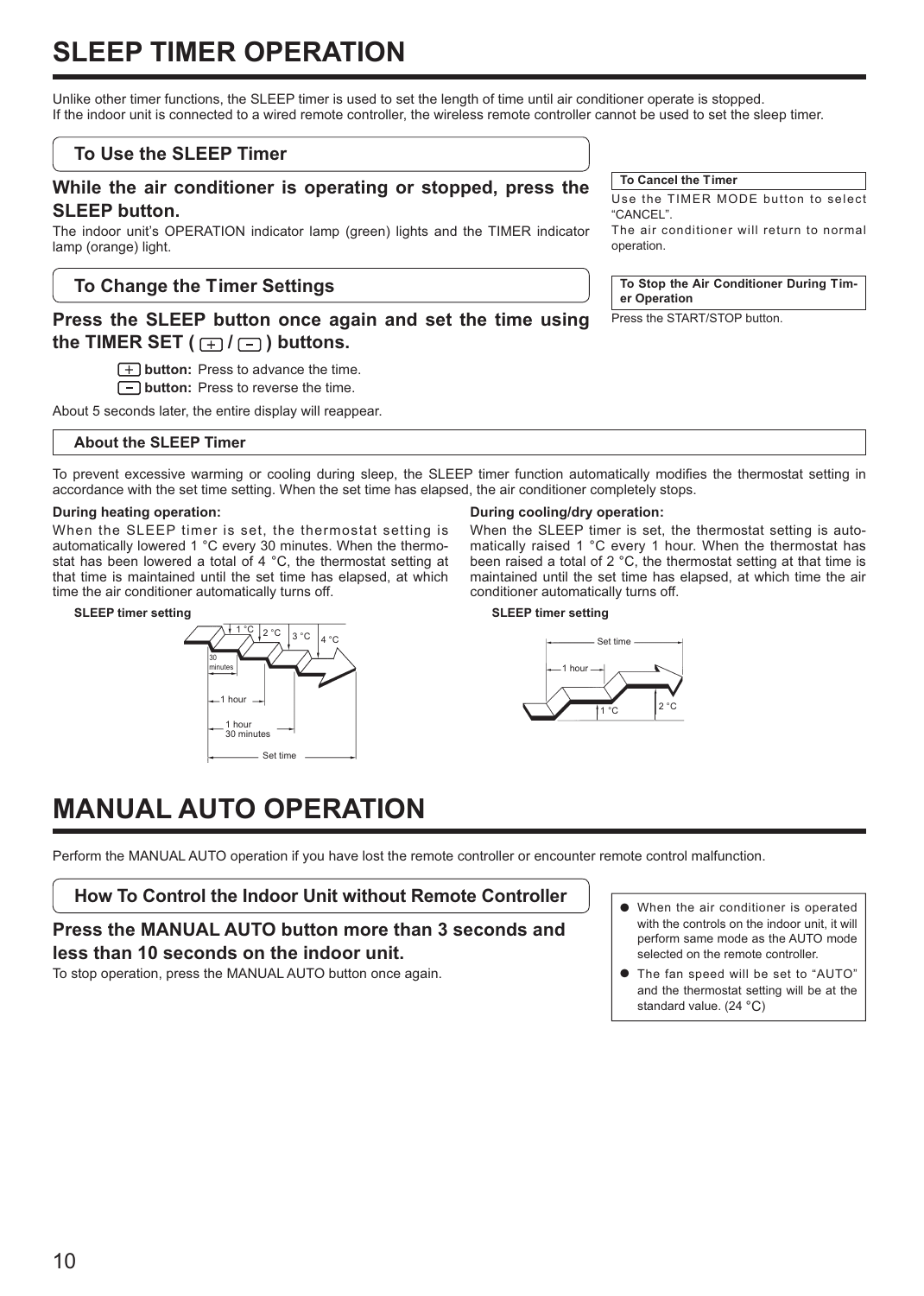# **ADJUSTING THE DIRECTION OF AIR CIRCULATION**

- **Instructions relating to heating (\*) are applicable only to "HEAT & COOL MODEL" (Reverse Cycle).**
- M Adjust the up, down, left and right air directions with the air direction buttons on the remote controller.
- Use the air direction buttons after the indoor unit has started operating and the airflow-direction louvers have stopped moving.

## **Vertical Air Direction Adjustment**

### **Press the SET button (Vertical).**

Each time the button is pressed, the air direction range will change as follows:

 $(1)$   $\longrightarrow$   $(2)$   $\longrightarrow$   $(3)$   $\longrightarrow$   $(4)$   $\longrightarrow$   $(5)$ 

#### **Types of Airflow Direction Setting:**

 $(1), (2), (3)$  : During cooling/dry modes  $(1)$ ,  $(2)$ ,  $(3)$ ,  $(4)$ ,  $(5)$ : During heating mode\*

The remote controller display does not change.



- $\bullet$  Use the air direction adjustments within the ranges shown above.
- The vertical airflow direction is set automatically as shown, in accordance with the type of operation selected.
	-
	- Horizontal flow  $\bigcap$  : During cooling/drv mode
	-
	- Downward flow (5) : During heating mode\*
- $\bullet$  During AUTO mode operation, for the first minute after beginning operation, airflow will be horizontal  $(1)$ ; the air direction cannot be adjusted during this period.

## **Horizontal Air Direction Adjustment**

### **Press the SET button (Horizontal).**

Each time the button is pressed, the air direction range will change as follows:

 $(1)$   $\rightleftharpoons$   $(2)$   $\rightleftharpoons$   $(3)$   $\rightleftharpoons$   $(4)$   $\rightleftharpoons$   $(5)$ 

The remote controller display does not change.



 $\bullet$  Use the air direction adjustments within the ranges shown above.



## **DANGER**

Never place fingers or foreign objects inside the outlet ports, since the internal fan operates at high speed and could cause personal injury.

- $\bullet$  Attempting to move up/down air direction flaps or right/left air direction louvers manually could result in improper operation; in this case, stop operation and restart. The louvers should begin to operate properly again
- $\bullet$  During use of the cooling and dry modes, do not set the up/down air direction flaps in the heating range  $(4)$  to  $(5)$  for long periods of time, since water vapor may condense near the outlet louvers and drops of water may drip from the air conditioner. During the cooling and dry modes, if the airflow direction louvers are left in the heating range for more than 30 minutes, they will automatically return to position (3).
- $\bullet$  When used in a room with infants, children, elderly or sick persons, the air direction and room temperature should be considered carefully when making settings.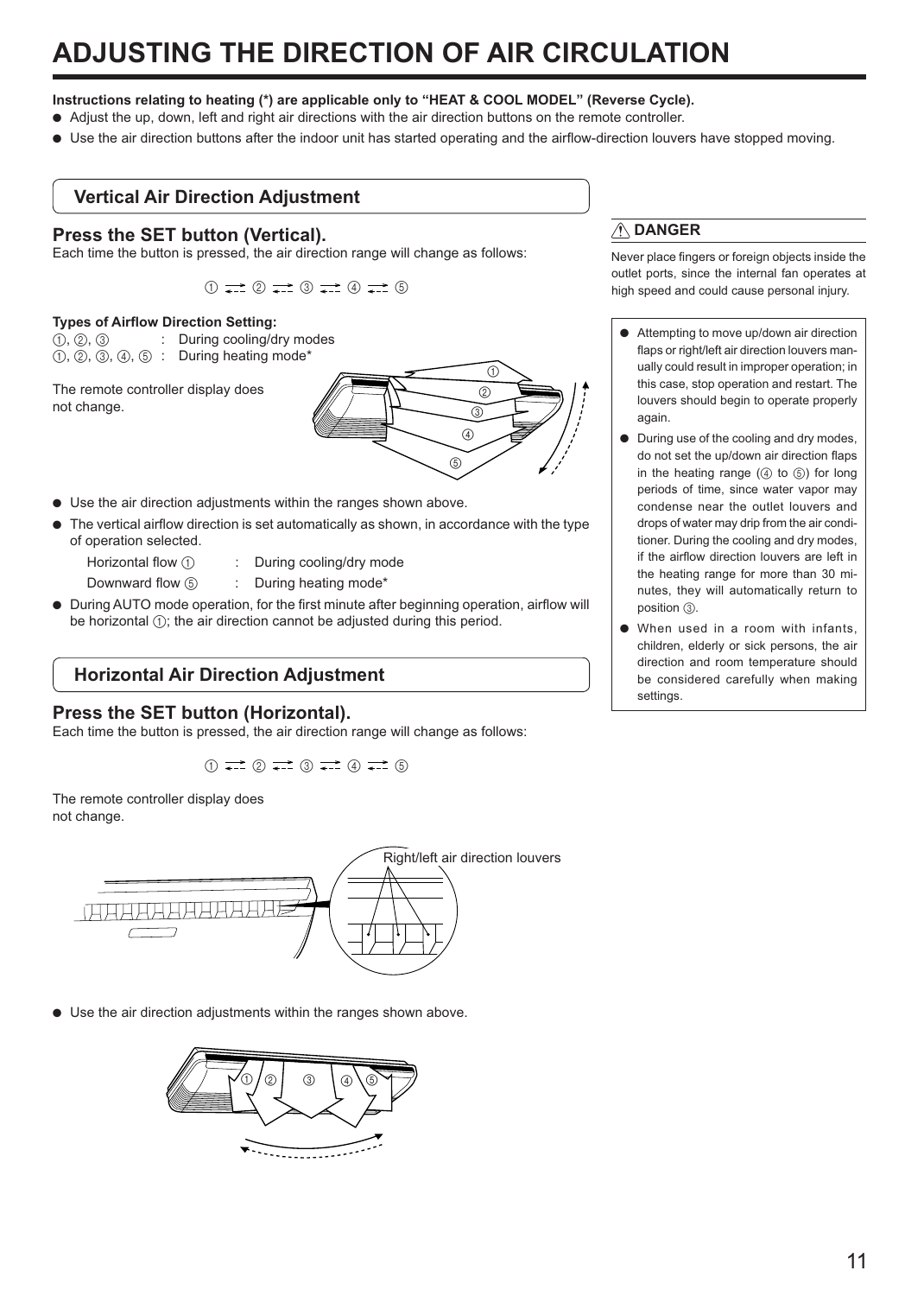# **SWING OPERATION**

Begin air conditioner operation before performing this procedure.

# **To select SWING Operation**

## **Press the SWING button.**

Each time the SWING button is pressed, the swing operation will change in the following order.

 $\blacktriangleright$   $\Diamond$  Up/down swing operation  $\longrightarrow \Diamond$  Left/right swing operation

Swing operation stops  $\leftarrow \bigcirc \Leftrightarrow$  Up/down/left/right swing operation  $\rightarrow$ 

# **To stop SWING Operation**

## **Press the SWING button and select STOP.**

Airflow direction will return to the setting before swing was begun.

## **About SWING Operation**

 $\bullet$  To select up/down swing operation

| The type of operation | Range of swing |
|-----------------------|----------------|
| Cooling/Dry           | $(1)$ to $(4)$ |
| Heating               | $(3)$ to $(5)$ |
| Fan                   | $(1)$ to $(5)$ |

 $\bullet$  To select left/right swing operation

| The type of operation | Range of swing             |
|-----------------------|----------------------------|
| Cooling/Dry           | $(1)$ to $(5)$ (All range) |
| Heating               | $(1)$ to $(5)$ (All range) |
| Fan                   | $(1)$ to $(5)$ (All range) |

The SWING operation may stop temporarily when the air conditioner's fan is not operating, or when operating at very low speeds.

The SWING operation may stop temporarily when the air conditioner's fan is not operating, or when operating at very low speeds.

# **ECONOMY OPERATION**

Begin air conditioner operation before performing this procedure.

# **To Use the ECONOMY Operation**

## **Press the ECONOMY button.**

The ECONOMY indicator lamp (green) will light. ECONOMY operation begins.

# **To Stop the ECONOMY Operation**

## **Press the ECONOMY button again.**

The ECONOMY indicator lamp (green) will go out. Normal operation begins.

## **About ECONOMY Operation**

At the maximum output, ECONOMY operation is approximately 70% of normal air conditioner operation for cooling and heating.

- $\bullet$  If the room is not cooled (or heated) well during ECONOMY operation, select normal operation.
- M During the monitor period in the AUTO mode, the air conditioner operation will not change to ECONOMY operation even if ECON-OMY operation is selected by pressing the ECONOMY operation button.
- M When ECONOMY operation mode is operated, the room temperature will be little higher than the set-temp under cooling mode and lower than set-temp under heating mode. Therefore, the ECONOMY mode is able to save more energy than other normal mode.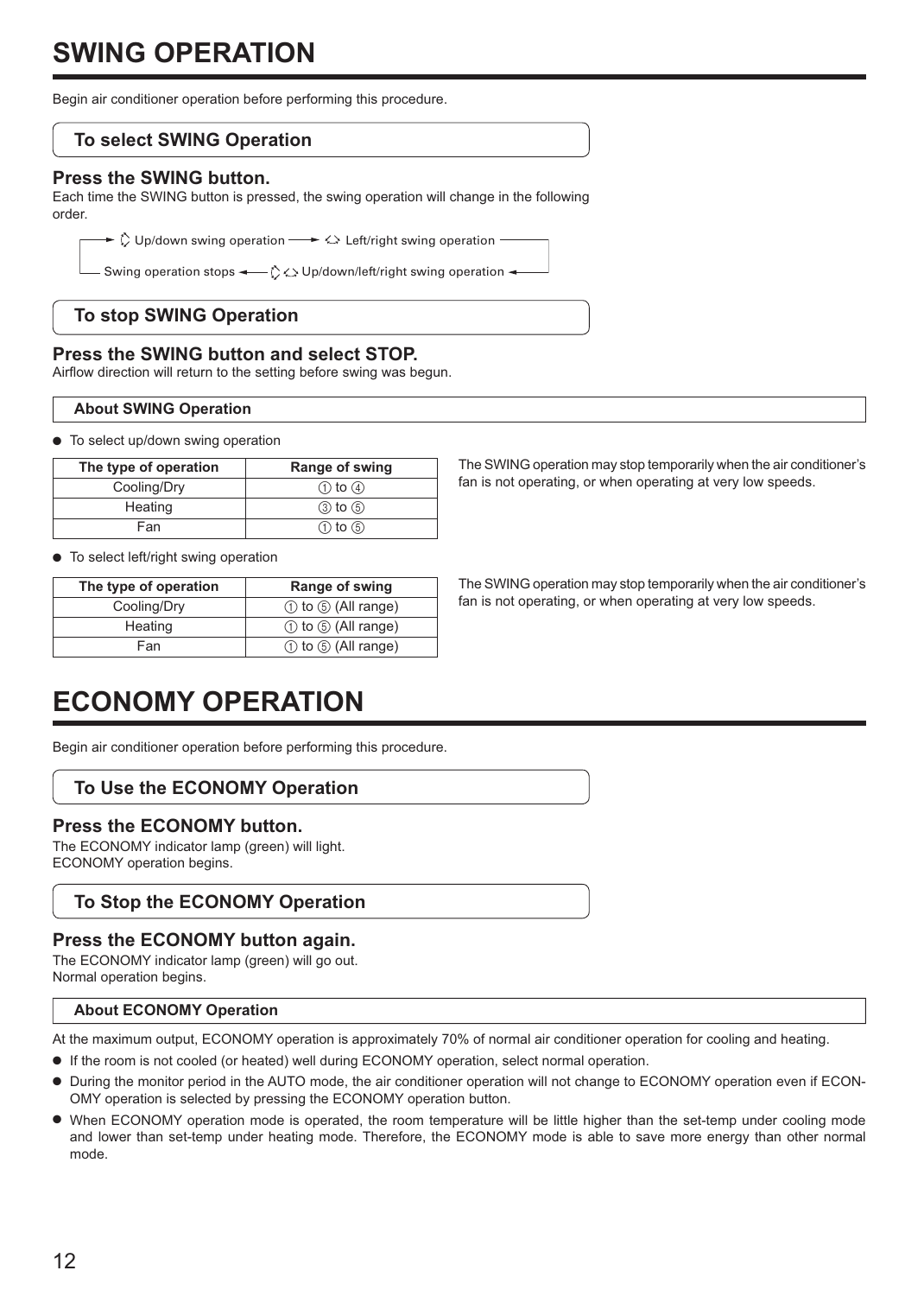## **To use 10 °C HEAT Operation**

### **Press the 10 °C HEAT button.**

The OPERATION indicator lamp (green) will go out, and the ECONOMY indicator lamp (green) will light.

## **To stop 10 °C HEAT Operation**

### **Press the START/STOP button.**

Then the OPERATION stops and the ECONOMY indicator lamp (green) will go out.

#### **About the 10 °C HEAT Operation**

• The heating mode will not operate if the room temperature is high enough.

• The room temperature can be maintained at 10 °C by pressing the 10 °C HEAT button so as to prevent the room temperature from falling too far.

# **SELECTING THE REMOTE CONTROLLER SIGNAL CODE**

When two or more air conditioners are installed in a room and the remote controller is operating an air conditioner other than the one you wish to set, change the signal code of the remote controller to operate only the air conditioner you wish to set (4 selections possible).

When two or more air conditioners are installed in a room, please contact your retailer to set the individual air conditioner signal codes.

## **Selecting the Remote Controller Signal Code**

Use the following steps to select the signal code of the remote controller. (Note that the air conditioner cannot receive a signal code if the air conditioner has not been set for the signal code.)

- **1 Press the START/STOP button until only the clock is displayed on the remote controller display.**
- **2 Press the MODE button for at least five seconds to**  display the current signal code (initially set to  $\vec{H}$ ).
- **Press the (** $\triangle$ **/** $\nabla$ **)** buttons to change the signal code between  $\vec{H} \rightarrow \vec{H} \rightarrow \vec{H}$ . Match the code on the display to **the air conditioner signal code.**
- **4** Press the MODE button again to return to the clock **display. The signal code will be changed.**



- M If no buttons are pressed within 30 seconds after the signal code is displayed, the system returns to the original clock display. In this case, start again from step 1.
- M The air conditioner signal code is set to "A" prior to shipment. Contact your retailer to change the signal code.
- M The remote controller resets to signal code "A" when the batteries in the remote controller are replaced. If you use a signal code other than signal code "A", reset the signal code after replacing the batteries. If you do not know the air conditioner signal code setting, try each of the signal codes ( $\Box \rightarrow \rightarrow \Box$ ) until you find the code which operates the air conditioner.

While 10 °C HEAT operation is in progress, only the following operation can be used.  $\cdot$  C SWING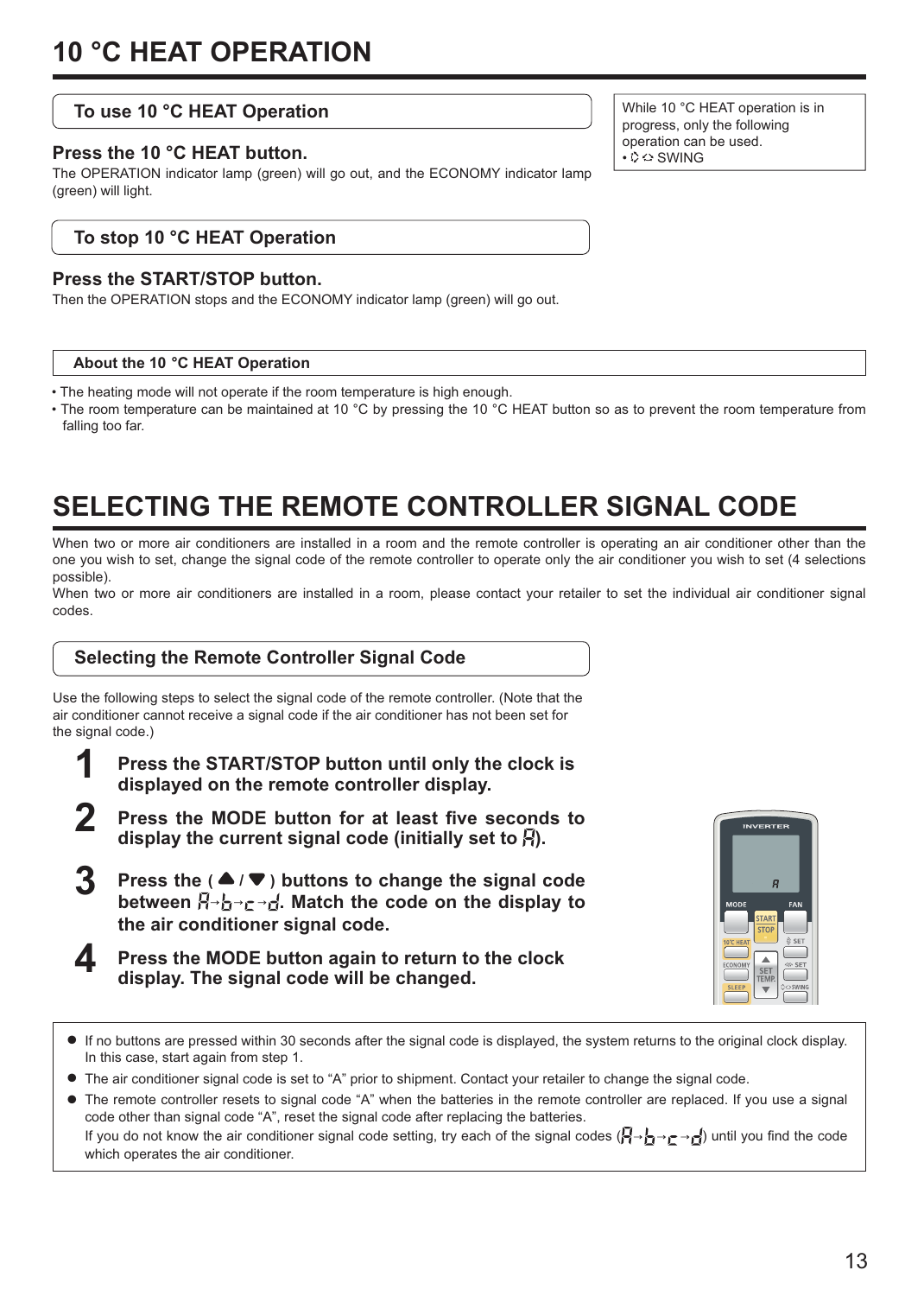# **CLEANING AND CARE**



- $\bullet$  Before cleaning the air conditioner, be sure to turn it off and disconnect the power supply.
	- Turn off the electrical breaker.
- M When used for extended periods, the unit may accumulate dirt inside, reducing its performance. We recommend that the unit be inspected regularly, in addition to your own cleaning and care. For more information, consult authorized service personnel.
- M When cleaning the unit's body, do not use water hotter than 40 °C, harsh abrasive cleansers, or volatile agents like benzene or thinner.
- $\bullet$  Do not expose the unit body to liquid insecticides or hairsprays.
- M If the unit will not be operated for a period of one month or more, be sure to allow the inner parts of the unit to dry thoroughly, in advance, by operating the unit in fan mode for half a day.

## **Cleaning the Air Filter**

**1. Pull the air filters upward to remove them.** Remove the air filters by raising its handle while pulling it out towards you.



### **2. Clean the air filters.**

 Remove the dust from the air filters by vacuuming or washing them. After washing, allow the air filters to dry thoroughly in an area protected from sunlight.

**3. Re-attach the air filters to the intake grille.**

The air filters fit onto the inside of the intake grille.

- Dust can be cleaned from the air filter either with a vacuum cleaner, or by washing the filter in a solution of mild detergent and warm water. If you wash the filter, be sure to allow it to dry thoroughly in a shady place before reinstalling.
- If dirt is allowed to accumulate on the air filter, air flow will be reduced, lowering operating efficiency and increasing noise.

## **Filter Reset (ECONOMY indicator lamp flashing/The special setting)**

**• Can be used if set correctly during installation. Please consult authorized serviceman when using this function.**

• It lights on when it is time to clean the air filters. After turning the power on, press the MANUAL AUTO button for 2 seconds or less on the indoor unit.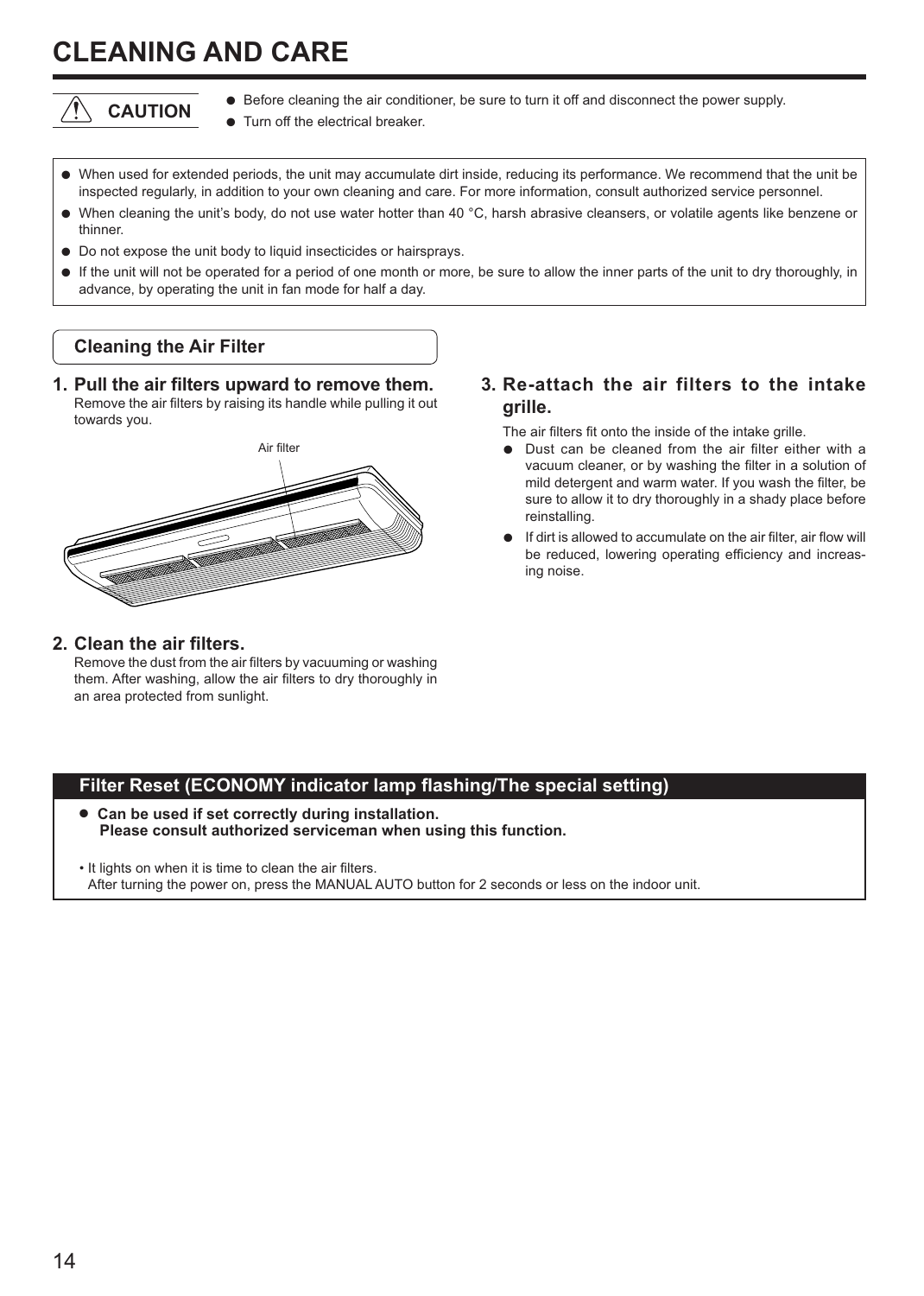# **TROUBLESHOOTING**

### **Instructions relating to heating (\*) are applicable only to "HEAT & COOL MODEL" (Reverse Cycle).**



In the event of a malfunction (burning smell, etc.), immediately stop operation, disconnect the power supply plug or turn off the circuit breaker, and consult authorized service personnel.

Merely turning off the unit's power switch will not completely disconnect the unit from the power source. Always be sure to disconnect the power supply plug or turn off your circuit breaker to ensure that power is completely off.

Before requesting service, perform the following checks:

|                                  | Symptom                                     | Problem                                                                                                                                                                                                                                                                                                                                                                                                                                                             | See page |
|----------------------------------|---------------------------------------------|---------------------------------------------------------------------------------------------------------------------------------------------------------------------------------------------------------------------------------------------------------------------------------------------------------------------------------------------------------------------------------------------------------------------------------------------------------------------|----------|
| <b>NORMAL</b><br><b>FUNCTION</b> | Does not operate imme-<br>diately:          | • If the unit is stopped and then immediately started again, the<br>compressor will not operate for about 3 minutes, in order to<br>prevent fuse blowouts.<br>• Whenever the power supply plug is disconnected and then<br>reconnected to a power outlet, the protection circuit will oper-<br>ate for about 3 minutes, preventing unit operation during that<br>period.                                                                                            |          |
|                                  | Noise is heard:                             | During operation and immediately after stopping the unit, the<br>sound of water flowing in the air conditioner's piping may be<br>heard. Also, noise may be particularly noticeable for about 2<br>to 3 minutes after starting operation (sound of coolant flow-<br>$ing)$ .<br>* <sup>•</sup> During operation, a slight squeaking sound may be heard.<br>This is the result of minute expansion and contraction of the<br>front cover due to temperature changes. |          |
|                                  |                                             | • During heating operation, a sizzling sound may be heard<br>occasionally. This sound is produced by the automatic<br>defrosting operation.                                                                                                                                                                                                                                                                                                                         | 16       |
|                                  | Smells:                                     | • Some smell may be emitted from the indoor unit. This smell is<br>the result of room smells (furniture, tobacco, etc.) which have<br>been taken into the air conditioner.                                                                                                                                                                                                                                                                                          |          |
|                                  | Mist or steam are<br>emitted:               | • During cooling or dry operation, a thin mist may be seen<br>emitted from the indoor unit. This results from the sudden<br>cooling of room air by the air emitted from the air conditioner,<br>resulting in condensation and misting.                                                                                                                                                                                                                              |          |
|                                  |                                             | * <sup>•</sup> During heating operation, the outdoor unit's fan may stop,<br>and steam may be seen rising from the unit. This is due to the<br>automatic defrosting operation.                                                                                                                                                                                                                                                                                      | 16       |
|                                  | Airflow is weak or stops:                   | * <sup>•</sup> When heating operation is started, fan speed is temporarily<br>very low, to allow internal parts to warm up.<br>* <sup>•</sup> During heating operation, if the room temperature rises above<br>the thermostat setting, the outdoor unit will stop, and the<br>indoor unit will operate at very low fan speed. If you wish to<br>warm the room further, set the thermostat to a higher setting.                                                      |          |
|                                  |                                             | * <sup>•</sup> During heating operation, the unit will temporarily stop<br>operation (Max. 15 minutes) as the automatic defrosting<br>mode operates. During the automatic defrosting operation,<br>the OPERATION indicator lamp will flash.                                                                                                                                                                                                                         | 16       |
|                                  |                                             | • The fan may operate at very low speed during dry operation<br>or when the unit is monitoring the room's temperature.                                                                                                                                                                                                                                                                                                                                              |          |
|                                  |                                             | • During SUPER QUIET operation, the fan will operate at very<br>low speed.                                                                                                                                                                                                                                                                                                                                                                                          |          |
|                                  |                                             | • In the monitor AUTO operation, the fan will operate at very<br>low speed.                                                                                                                                                                                                                                                                                                                                                                                         |          |
|                                  | Water is produced from the<br>outdoor unit: | * <sup>•</sup> During heating operation, water may be produced from the<br>outdoor unit due to the automatic defrosting operation.                                                                                                                                                                                                                                                                                                                                  | 16       |
|                                  | The ECONOMY indicator<br>lamp flashing:     | Clean the filter. Afterwards, turn the ECONOMY indicator<br>lamp off.                                                                                                                                                                                                                                                                                                                                                                                               | 14       |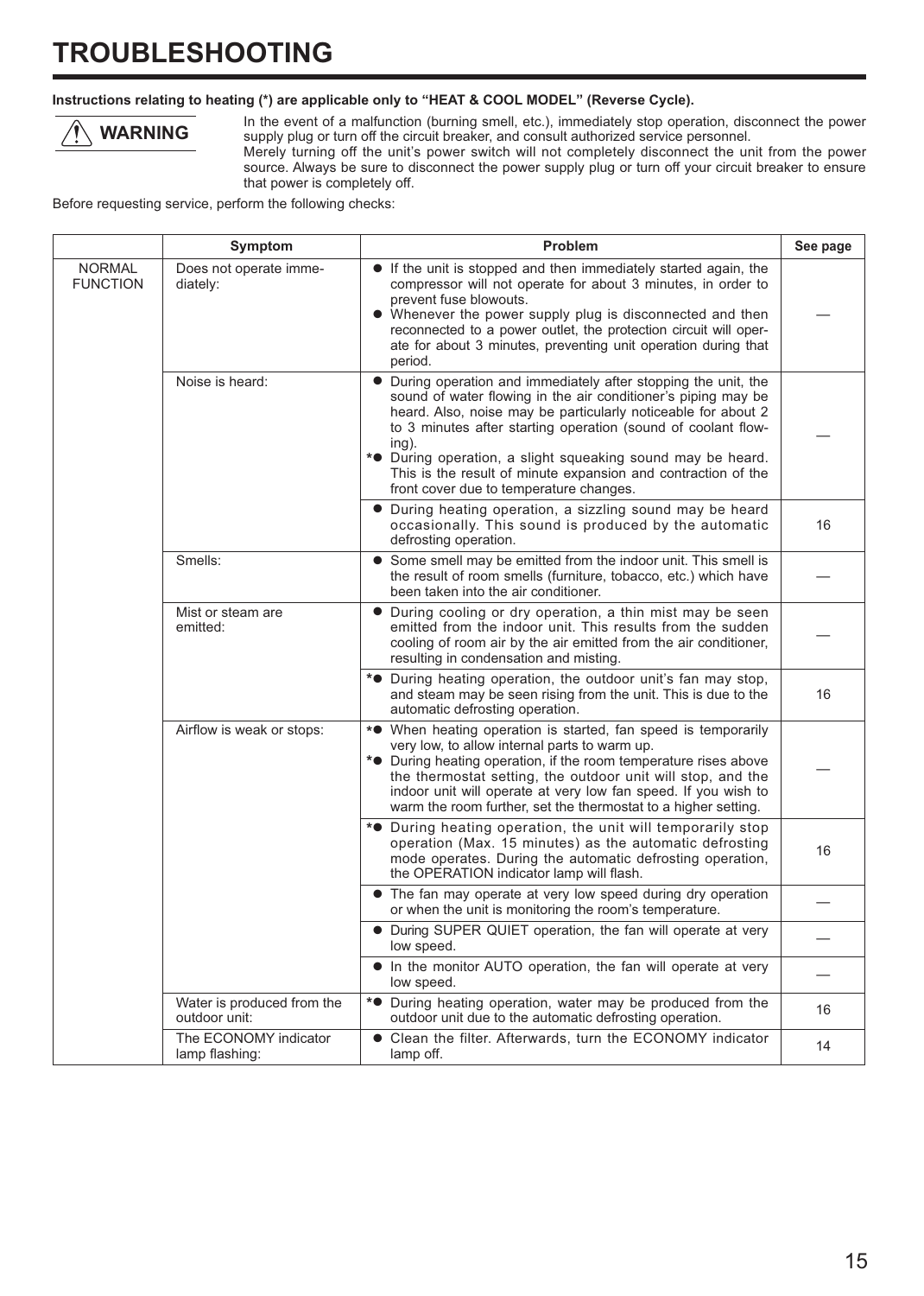# **TROUBLESHOOTING**

|                                  | Symptom                                                                   | <b>Problem</b>                                                                                                                                                                                                                                                                                                                                                                                                                                                                           | See page |
|----------------------------------|---------------------------------------------------------------------------|------------------------------------------------------------------------------------------------------------------------------------------------------------------------------------------------------------------------------------------------------------------------------------------------------------------------------------------------------------------------------------------------------------------------------------------------------------------------------------------|----------|
| <b>CHECK ONCE</b><br><b>MORE</b> | Does not operate at all:                                                  | ● Has the circuit breaker been turned off?<br>● Has there been a power failure?<br>• Has a fuse blown out, or a circuit breaker been tripped?                                                                                                                                                                                                                                                                                                                                            |          |
|                                  |                                                                           | • Is the timer operating?                                                                                                                                                                                                                                                                                                                                                                                                                                                                | 9 to 10  |
|                                  | Poor cooling (or heating*)<br>performance:                                | $\bullet$ Is the air filter dirty?<br>• Are the air conditioner's intake grille or outlet port blocked?<br>• Did you adjust the room temperature settings (thermostat)<br>correctly?<br>• Is there a window or door open?<br>In the case of cooling operation, is a window allowing bright<br>sunlight to enter? (close the curtains.)<br>• In the case of cooling operation, are there heating apparatus<br>and computers inside the room, or are there too many people<br>in the room? |          |
|                                  |                                                                           | • Is the unit set for QUIET operation?                                                                                                                                                                                                                                                                                                                                                                                                                                                   |          |
|                                  | The unit operates differ-<br>ently from the remote<br>controller setting: | • Are the remote controller batteries dead?<br>• Are the remote controller batteries loaded properly?                                                                                                                                                                                                                                                                                                                                                                                    | 6        |

If the problem persists after performing these checks, or if you notice burning smells, or the OPERATION indicator lamp and the TIMER indicator lamp flashes, and ECONOMY indicator lamp flashes fast. Immediately stop operation, turn off the electrical breaker and consult authorized service personnel.

# **OPERATING TIPS**

**Instructions relating to heating (\*) are applicable only to "HEAT & COOL MODEL" (Reverse Cycle).**

#### **Heating Performance\***

- $\bullet$  This air conditioner operates on the heat-pump principle, absorbing heat from outdoor air and transferring that heat indoors. As a result, the operating performance is reduced as outdoor air temperature drops. If you feel that insufficient heating performance is being produced, we recommend you use this air conditioner in conjunction with another kind of heating appliance.
- Heat-pump air conditioners heat your entire room by recirculating air throughout the room, with the result that some time may be required after first starting the air conditioner until the room is heated.

#### **When Indoor and Outdoor Temperature are High\***

When both indoor and outdoor temperatures are high during use of the heating mode, the outdoor unit's fan may stop at times.

#### **Microcomputer-controlled Automatic Defrosting\***

 $\bullet$  When using the heating mode under conditions of low outdoor temperature and high humidity, frost may form on the outdoor unit, resulting in reduced operating performance.

 In order to prevent this kind of reduced performance, this unit is equipped with a microcomputer-controlled automatic defrosting function. If frost forms, the air conditioner will temporarily stop, and the defrosting circuit will operate briefly (for about 4 to 15 minutes).

 During automatic defrosting operation, the OPERATION indicator lamp (green) will flash.

#### **Low Ambient Cooling\***

When the outdoor temperature drops, the outdoor unit's fans may switch to low speed.

#### **Hot Start (for heating)\***

The indoor unit prevents cold drafts when heating operation begins.

 The indoor unit fan will not operate or it will operate at a very low speed until the heat exchanger reaches the set temperature.

**The wired remote controller option is required to use the following functions (\*\*).**

### **\*\*Dual Remote Controllers (optional)**

An additional remote controller can be added up to the maximum of 2 remote controllers. Either remote controller can control the air conditioner. However, the timer functions cannot be used at the secondary unit.

## **\*\*Group Control**

1 remote controller can control up to 16 air conditioners. All of the air conditioners will be operated with the same settings.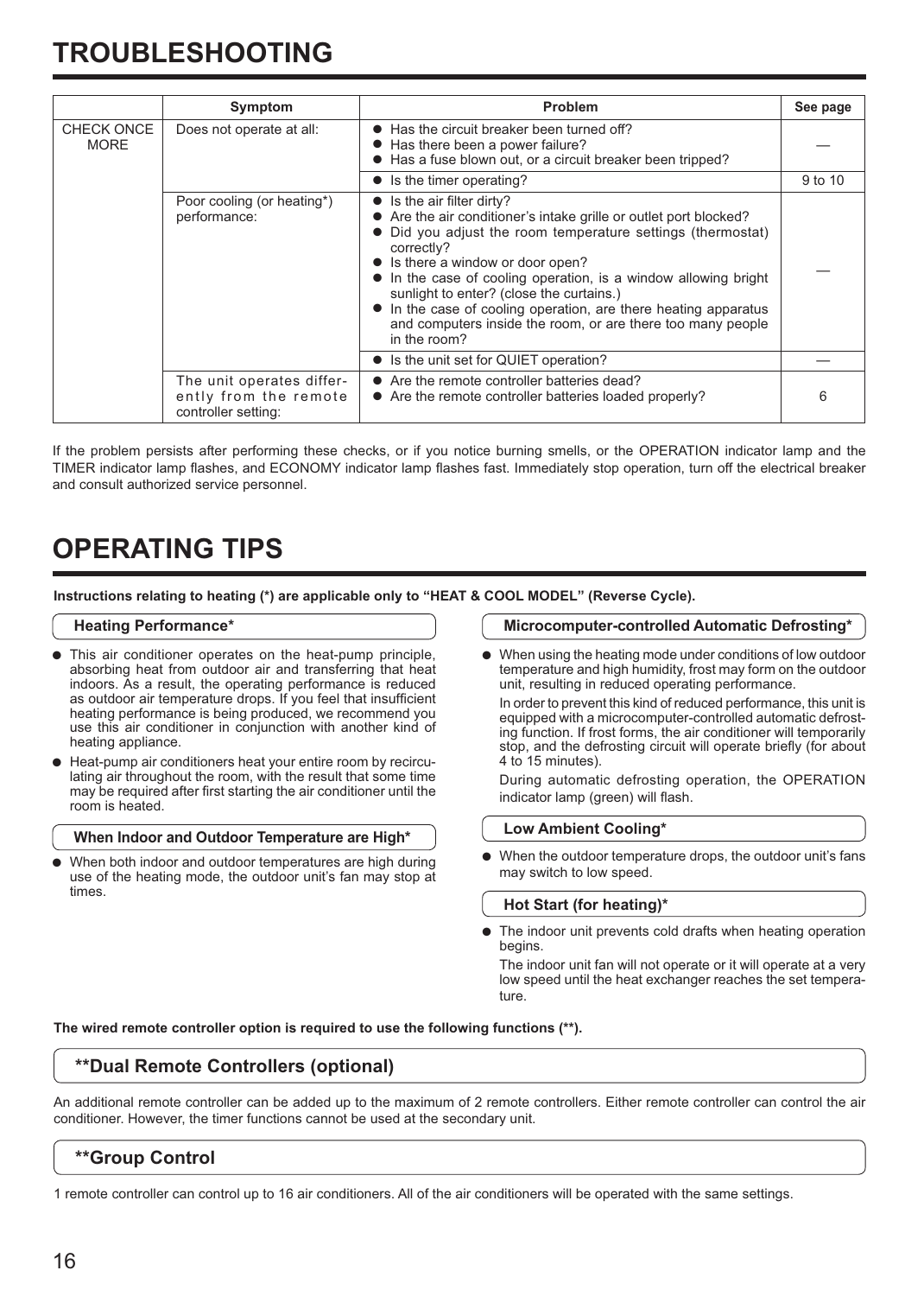# **AUTO Restart**

### **In Event of Power Interruption**

- $\bullet$  Should the power supply to the air conditioner be interrupted by a power failure, the air conditioner will restart automatically in the previously selected mode once the power is restored.
- Should a power failure occur during TIMER operation, the timer will be reset and the unit will begin (or stop) operating under the new timer setting. In this event, the TIMER Indicator Lamp (orange) will flash.
	- **Notices**
- $\bullet$  Use of other electrical appliances (electric shaver, etc.) or nearby use of a wireless radio transmitter may cause the air conditioner to malfunction. In this event, temporarily disconnect the power supply plug, reconnect it, and then use the remote controller to resume operation.
- **Instructions relating to heating (\*) are applicable only to "HEAT & COOL MODEL" (Reverse Cycle).**
- \*  $\bullet$  During use of the heating mode, the outdoor unit will occa-<br>\* sionally commence the defrost operation for brief periods. During the defrosting operation, if the user sets the indoor unit for heating again, the defrosting mode will continue, and the heating operation will begin after completion of defrosting, with the result that some time may be required before warm air is emitted.
- \* During use of the heating mode, the top of the indoor unit may become warm, but this is due to the fact that coolant is circulated through the indoor unit even when it is stopped; it is not a malfunction.

# **TEMPERATURE AND HUMIDITY RANGE**

For the permissible ranges of temperature and humidity, refer to the installation manual.